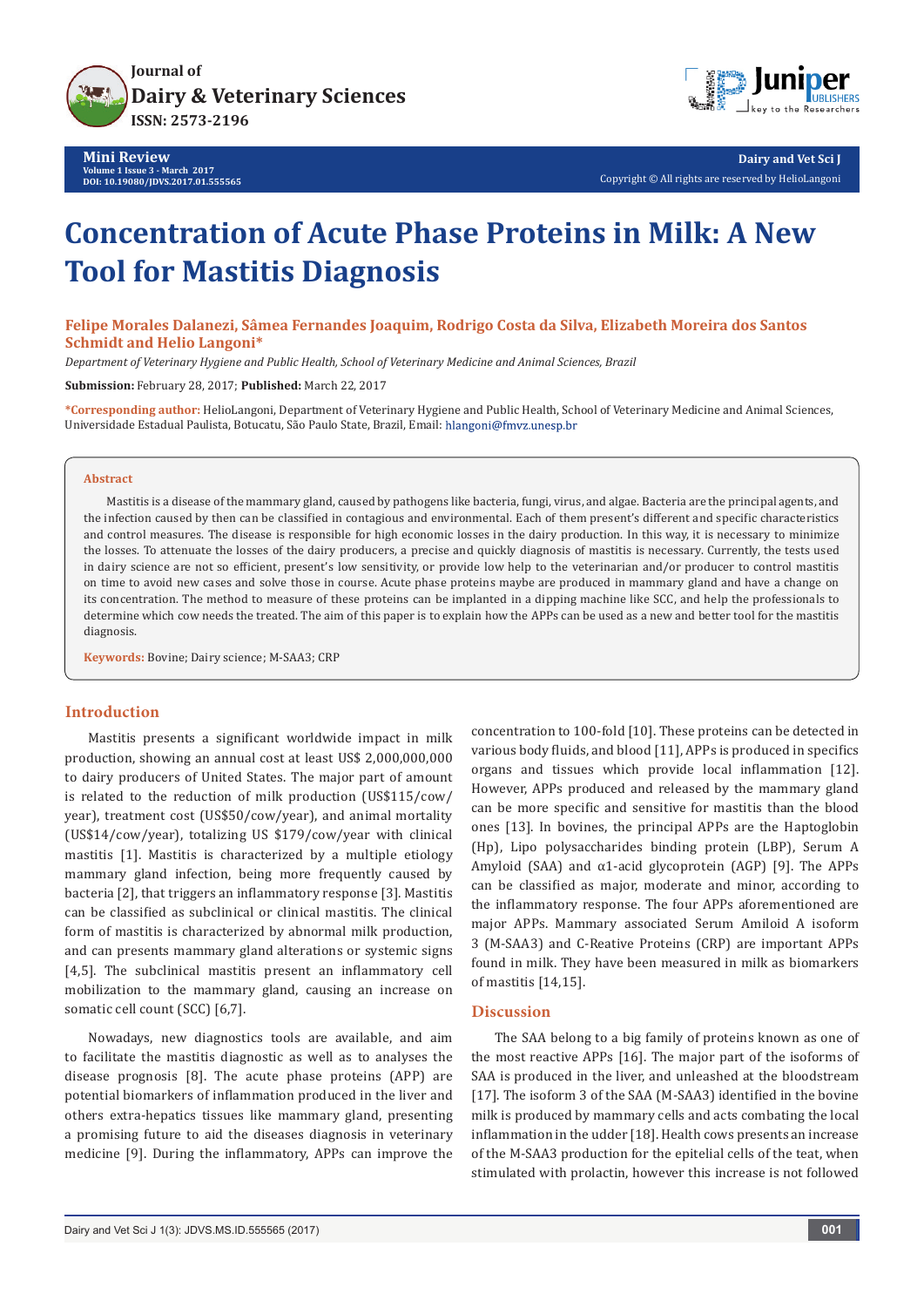by the production of SAA. It demonstrates that the M-SAA3 is the most important isoform to the mammary gland [19].

It was also observed that M-SAA3 is a bio indicator of mastitis more trustworthy than the Hp, with a better correlation to the inflammation of the mammary gland [20]. M-SAA3 stimulates the innate response of the immunity system of the udder, and also has antibacterial action against Escherichia coli, Streptococcus uberis and Pseudomonas aeroginosa [21]. Cows experimentally infected with Staphylococcus aureus presented an increase to the M-SAA3 concentration earlier in milk than blood [20]. Extra mammary infections can elevate the serum SAA concentration, but does not interfere to the M-SAA3 concentration in milk. Thus, this isoform is not influenced by new inflammations [12].

As SAA, CRP is also produced in the liver and unleashed in the bloodstream [22-24]. CRP decreases tissue damage, destroys pathogens, and assists tissue regeneration [24,25]. Despite being considerate a minor APP due the small variation in blood concentration during inflammatory process, in mastitis cases in dairy cows the serum concentration of CRP observed is, approximately, 1083ng/mL, while in health cows it is 82ng/ mL [15]. In milk of cows with clinical mastitis (SCC greater than 200,000), the mean concentration is 32.64ng/mL, and ranges from 1.8 to 172.47ng/mL [10]. Moreover, it was demonstrated that the CRP does not follow the variation in the SCC of the milk. In this way, the CRP concentration is more sensitive to the mammary infections than the SCC [10,15,26]. It is believed that the high range observed in the concentration of this APP should be caused by the different types of causative agents of clinical mastitis, and highlights the importance of this protein to the diagnosis of mastitis caused by different pathogens.

The determination of these proteins (M-SAA3 and CRP) can be performed by the immunoassay technique, which measures during the dipping? It was demonstrated that the clinical mastitis caused by different pathogens can cause a greater or a smaller increase in the concentration of the APP in the milk [8]. In the same work, the authors also observed that several mastitis generates a large liberation of these proteins once compared with mild or moderate level mastitis. Therefore, it is possible that the pathogens causing severe mastitis stimulate a higher liberation of these proteins.

#### **Conclusion**

More studies are necessary to determine the concentration of these APPs and the correlation of these concentrations with the cause of mastitis. In this way, new methods based in the APPs in milk would improve the mastitis diagnosis and it will be the future of the diagnosis making the time-consuming techniques like microbiologic culture less needful.

#### **References**

1. [Bar D, Tauer LW, Bennett G, González RN, Hertl JA, et al. \(2008\) The cost](https://www.ncbi.nlm.nih.gov/pubmed/18487643)  [of generic clinical mastitis in dairy cows as estimated by using dynamic](https://www.ncbi.nlm.nih.gov/pubmed/18487643)  [programming. J Dairy Sci 91\(6\): 2205-2214.](https://www.ncbi.nlm.nih.gov/pubmed/18487643)

- 2. Langoni H, Silva AV, Cabral KG, Domingues PF (1998) Aspectos etiológicos na mastite bovina: Flora bacteriana aerobic. Rev Bras Med Veterinária 20(5): 204-210.
- 3. [Fuenzalida MJ, Fricke PM, Ruegg PL \(2015\) The association between](https://www.ncbi.nlm.nih.gov/pubmed/25795486)  [occurrence and severity of subclinical and clinical mastitis on](https://www.ncbi.nlm.nih.gov/pubmed/25795486)  [pregnancies per artificial insemination at first service of Holstein cows.](https://www.ncbi.nlm.nih.gov/pubmed/25795486)  [J Dairy Sci 98\(6\): 3791-3805.](https://www.ncbi.nlm.nih.gov/pubmed/25795486)
- 4. [Pinzón-Sánchez C, Ruegg PL, \(2011\) Risk factors associated with short](https://www.ncbi.nlm.nih.gov/pubmed/21700025)[term post-treatment outcomes of clinical mastitis. J Dairy Sci 94\(7\):](https://www.ncbi.nlm.nih.gov/pubmed/21700025)  [3397-3410.](https://www.ncbi.nlm.nih.gov/pubmed/21700025)
- 5. Smith B (2014) Large Animal Internal Medicine. Mosby, St Louis, USA, pp. 1702.
- 6. [Guimarães FF, Nóbrega DB, Richini-Pereira VB, Marson PM, Pantoja JCF,](https://www.ncbi.nlm.nih.gov/pubmed/23477822)  [et al. \(2013\) Enterotoxin genes in coagulase-negative and coagulase](https://www.ncbi.nlm.nih.gov/pubmed/23477822)[positive staphylococci isolated from bovine milk. J Dairy Sci 96\(5\):](https://www.ncbi.nlm.nih.gov/pubmed/23477822)  [2866-2872.](https://www.ncbi.nlm.nih.gov/pubmed/23477822)
- 7. [Langoni H, da S Penachio D, CC Citadella J, Laurino F, Faccioli-Martins](http://www.scielo.br/scielo.php?script=sci_arttext&pid=S0100-736X2011001200004)  [PY, et al. \(2011\) Aspectos microbiológicos e de qualidade do leite](http://www.scielo.br/scielo.php?script=sci_arttext&pid=S0100-736X2011001200004)  [bovino. Pesqui Vet Bras 31\(12\): 1059-1065.](http://www.scielo.br/scielo.php?script=sci_arttext&pid=S0100-736X2011001200004)
- 8. [Pyörälä S, Hovinen M, Simojoki H, Fitzpatrick J, Eckersall PD, et al.](http://veterinaryrecord.bmj.com/content/168/20/535)  [\(2011\) Acute phase proteins in milk in naturally acquired bovine](http://veterinaryrecord.bmj.com/content/168/20/535)  [mastitis caused by different pathogens. Vet Rec vol 168\(20\): 535.](http://veterinaryrecord.bmj.com/content/168/20/535)
- 9. [Ceciliani F, Ceron JJ, Eckersall PD, Sauerwein H \(2012\) Acute phase](https://www.ncbi.nlm.nih.gov/pubmed/22521269)  [proteins in ruminants. J Proteomics 75\(14\): 4207-4231.](https://www.ncbi.nlm.nih.gov/pubmed/22521269)
- 10. [Thomas FC, Waterston M, Hastie P, Parkin T, Haining H, et al. \(2015\)](http://bmcvetres.biomedcentral.com/articles/10.1186/s12917-015-0533-3)  [The major acute phase proteins of bovine milk in a commercial dairy](http://bmcvetres.biomedcentral.com/articles/10.1186/s12917-015-0533-3)  [herd. BMC Vet Res 11\(1\): 207.](http://bmcvetres.biomedcentral.com/articles/10.1186/s12917-015-0533-3)
- 11. [Lecchi C, Dilda F, Sartorelli P, Ceciliani F \(2012\) Widespread expression](https://www.ncbi.nlm.nih.gov/pubmed/22230385)  [of SAA and Hp RNA in bovine tissues after evaluation of suitable](https://www.ncbi.nlm.nih.gov/pubmed/22230385)  [reference genes. Vet Immunol Immunopathol 145\(1-2\): 556-562.](https://www.ncbi.nlm.nih.gov/pubmed/22230385)
- 12. [Nielsen BH, Jacobsen S, Andersen PH, Niewold TA, Heegaard PMH](https://www.ncbi.nlm.nih.gov/labs/articles/15074326/)  [\(2004\) Acute phase protein concentrations in serum and milk from](https://www.ncbi.nlm.nih.gov/labs/articles/15074326/)  [healthy cows, cows with clinical mastitis and cows with extramammary](https://www.ncbi.nlm.nih.gov/labs/articles/15074326/)  [inflammatory conditions. Vet Res 154\(12\): 361-365.](https://www.ncbi.nlm.nih.gov/labs/articles/15074326/)
- 13. [Gronlund U, Sandgren C, Waller K \(2005\) Haptoglobin and serum](https://www.ncbi.nlm.nih.gov/labs/articles/15720972/)  [amyloid A in milk from dairy cows with chronic sub-clinical mastitis.](https://www.ncbi.nlm.nih.gov/labs/articles/15720972/)  [Vet Res 36\(2\): 191-198.](https://www.ncbi.nlm.nih.gov/labs/articles/15720972/)
- 14. [Eckersall PD, Young FJ, McComb C, Hogarth CJ, Safi S \(2001\) Acute phase](https://www.ncbi.nlm.nih.gov/pubmed/11202551)  [proteins in serum and milk from dairy cows with clinical mastitis. Vet](https://www.ncbi.nlm.nih.gov/pubmed/11202551)  [Rec 148\(2\): 35-41.](https://www.ncbi.nlm.nih.gov/pubmed/11202551)
- 15. [Schrodl W, Kruger M, Hien TT, Fuldner M, Kunze R \(1995\) C-reactive](https://www.ncbi.nlm.nih.gov/pubmed/8578564)  [protein as a new parameter of mastitis. Tierarztl Prax 23\(4\): 337-341.](https://www.ncbi.nlm.nih.gov/pubmed/8578564)
- 16. [Bing Z, Reddy SAG, Ren Y, Qin J, Liao WSL \(1999\) Purification and](http://www.jbc.org/content/274/35/24649.full)  [characterization of the serum amyloid A3 enhancer factor. The Journal](http://www.jbc.org/content/274/35/24649.full)  [of Biological Chemistry 274\(35\): 24649-24656.](http://www.jbc.org/content/274/35/24649.full)
- 17. [Uhlar CM, Whitehead AS \(1999\) Serum amyloid A, the major vertebrate](https://www.ncbi.nlm.nih.gov/pubmed/10504381)  [acute-phase reactant. Eur J Biochem 265\(2\): 501-523.](https://www.ncbi.nlm.nih.gov/pubmed/10504381)
- 18. [Weber A, Weber AT, McDonald TL, Larson MA \(2006\) Staphylococcus](https://www.ncbi.nlm.nih.gov/pubmed/16139367)  [aureus lipotechoic acid induces differential expression of bovine serum](https://www.ncbi.nlm.nih.gov/pubmed/16139367)  [amyloid A3 \(SAA3\) by mammary epithelial cells: Implications for early](https://www.ncbi.nlm.nih.gov/pubmed/16139367)  [diagnosis of mastitis. Vet Immunol Immunopathol 109\(1-2\): 79-83.](https://www.ncbi.nlm.nih.gov/pubmed/16139367)
- 19. [Larson MA, Weber A, Weber AT, McDonald TL \(2005\) Differential](https://www.ncbi.nlm.nih.gov/pubmed/15996754)  [expression and secretion of bovine serum amyloid A3 \(SAA3\)](https://www.ncbi.nlm.nih.gov/pubmed/15996754)  [by mammary epithelial cells stimulated with prolactin or](https://www.ncbi.nlm.nih.gov/pubmed/15996754)  [lipopolysaccharide. Vet Immunol Immunopathol 107\(3-4\): 255-264.](https://www.ncbi.nlm.nih.gov/pubmed/15996754)
- 20. [Eckersall PD, Young FJ, Nolan AM, Knight CH, McComb C, et al. \(2006\)](https://www.ncbi.nlm.nih.gov/pubmed/16606719)  [Acute Phase Proteins in Bovine Milk in an Experimental Model of](https://www.ncbi.nlm.nih.gov/pubmed/16606719)  Staphylococcus aureus Subclinical Mastitis. I Dairy Sci 89(5): 1488-[1501.](https://www.ncbi.nlm.nih.gov/pubmed/16606719)